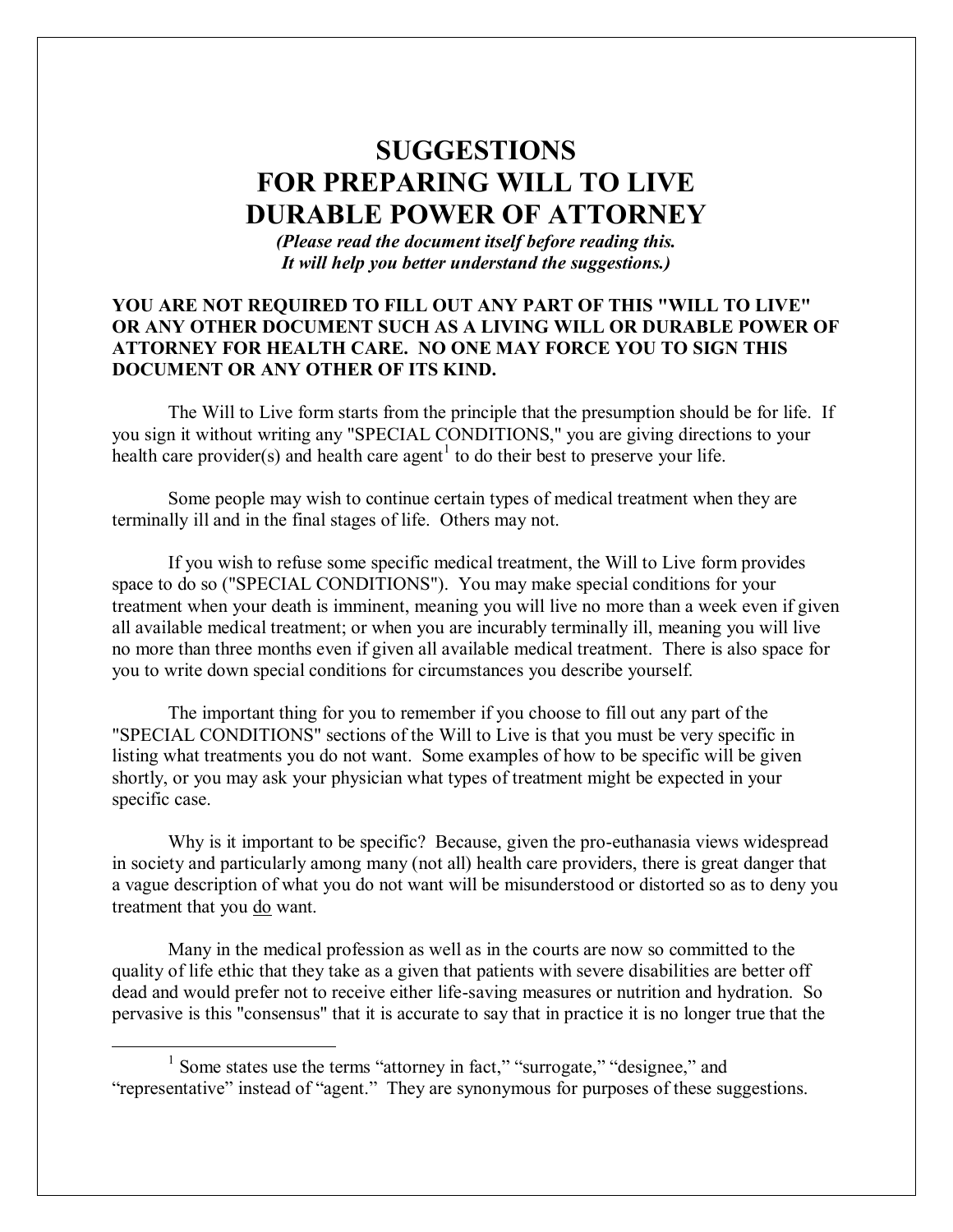"presumption is for life" but rather for death. In other words, instead of assuming that a now incompetent patient would want to receive treatment and care in the absence of clear evidence to the contrary, the assumption has virtually become that since any "reasonable" person would want to exercise a "right to die," treatment and care should be withheld or withdrawn unless there is evidence to the contrary. The Will to Live is intended to maximize the chance of providing that evidence.

It is important to remember that you are writing a legal document, not holding a conversation, and not writing a moral textbook. The language you or a religious or moral leader might use in discussing what is and is not moral to refuse is, from a legal standpoint, often much too vague. Therefore, it is subject to misunderstanding or deliberate abuse.

The person you appoint as your health care agent may understand general terms in the same way you do. But remember that the person you appoint may die, or become incapacitated, or simply be unavailable when decisions must be made about your health care. If any of these happens, a court might appoint someone else you don't know in that person's place. Also remember that since the agent has to follow the instructions you write in this form, a health care provider could try to persuade a court that the agent isn't really following your wishes. A court could overrule your agent's insistence on treatment in cases in which the court interprets any vague language you put in your "Will to Live" less protectively than you meant it.

So, for example, do not simply say you don't want "extraordinary treatment." Whatever the value of that language in moral discussions, there is so much debate over what it means legally that it could be interpreted very broadly by a doctor or a court. For instance, it might be interpreted to require starving you to death when you have a disability, even if you are in no danger of death if you are fed.

For the same reason, do not use language rejecting treatment which has a phrase like "excessive pain, expense or other excessive burden." Doctors and courts may have a very different definition of what is "excessive" or a "burden" than you do. Do not use language that rejects treatment that "does not offer a reasonable hope of benefit." "Benefit" is a legally vague term. If you had a significant disability, a health care provider or court might think you would want no medical treatment at all, since many doctors and judges unfortunately believe there is no "benefit" to life with a severe disability.

What sort of language is specific enough if you wish to write exclusions? Here are some examples of things you might--or might not--want to list under one or more of the "Special Conditions" described on the form. Remember that any of these will prevent treatment ONLY under the circumstances--such as when death is imminent--described in the "Special Condition" you list it under. (The examples are not meant to be all inclusive--just samples of the type of thing you might want to write.)

"Cardiopulmonary resuscitation (CPR)." (If you would like CPR in some but not all circumstances when you are terminally ill, you should try to be still more specific: for example,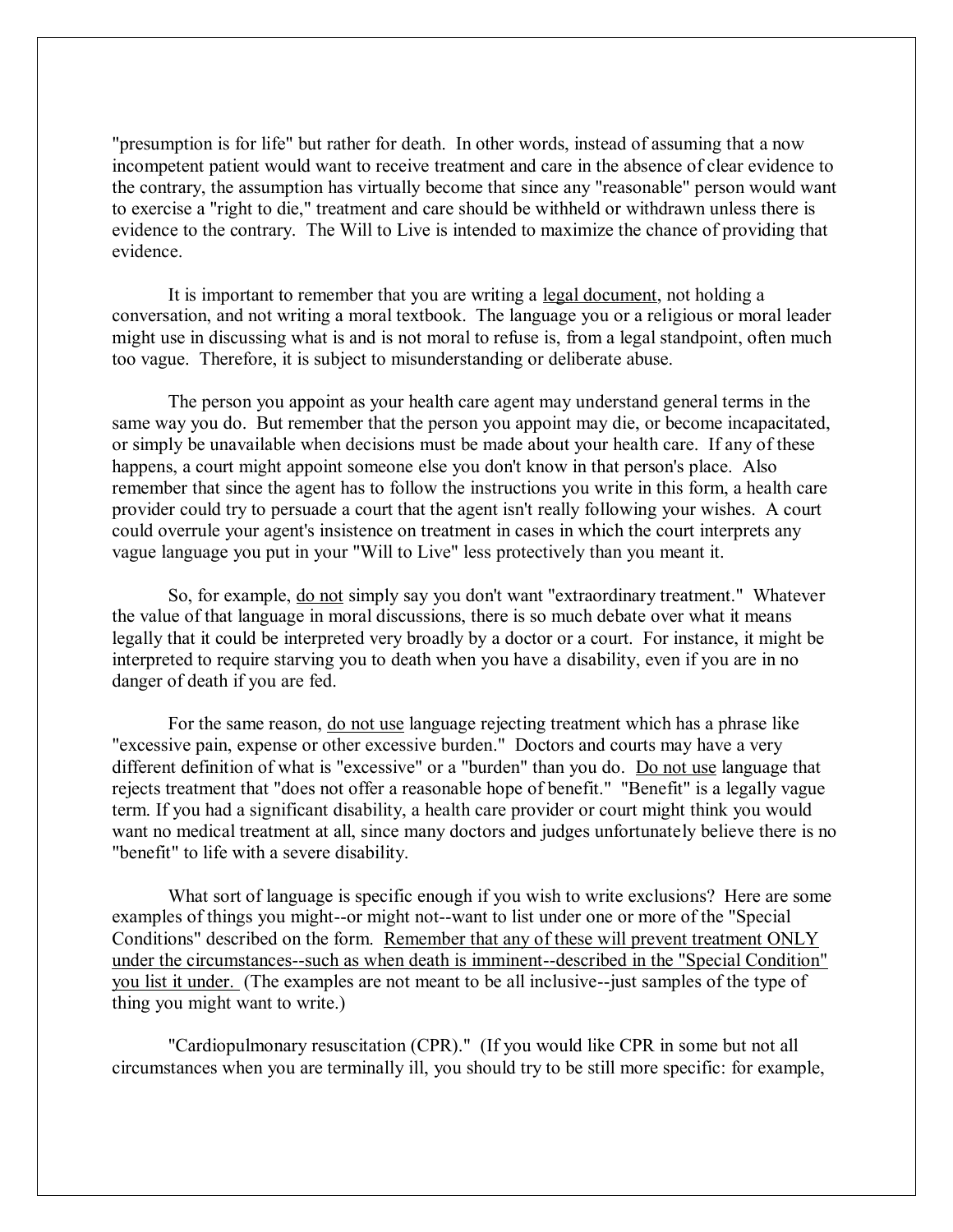you might write "CPR if cardiopulmonary arrest has been caused by my terminal illness or a complication of it." This would mean that you would still get CPR if, for example, you were the victim of smoke inhalation in a fire.) "Organ transplants." (Again, you could be still more specific, rejecting, for example, just a "heart transplant.")

"Surgery that would not cure me, would not improve either my mental or my physical condition, would not make me more comfortable, and would not help me to have less pain, but would only keep me alive longer."

"A treatment that will itself cause me severe, intractable, and long-lasting pain but will not cure me."

#### **Pain Relief**

Under the "General Presumption for Life," of your Will to Live, you will be given medication necessary to control any pain you may have "as long as the medication is not used in order to cause my death." This means that you may be given pain medication that has the secondary, but unintended, effect of shortening your life. If this is not your wish, you may want to write something like one of the following under the third set of "Special Conditions" (the section for conditions you describe yourself):

"I would like medication to relieve my pain but only to the extent the medication would not seriously threaten to shorten my life." OR

"I would like medication to relieve my pain but only to the extent it is known, to a reasonable medical certainty, that it will not shorten my life."

Think carefully about any special conditions you decide to write in your "Will to Live." You may want to show them to your intended agent and a couple of other people to see if they find them clear and if they mean the same thing to them as they mean to you. Remember that how carefully you write may literally be a matter of life or death--your own.

#### **AFTER WRITING DOWN YOUR SPECIAL CONDITIONS, IF ANY, YOU SHOULD MARK OUT THE REST OF THE BLANK LINES LEFT ON THE FORM FOR THEM (JUST AS YOU DO AFTER WRITING OUT THE AMOUNT ON A CHECK) TO PREVENT ANY DANGER THAT SOMEBODY OTHER THAN YOU COULD WRITE IN SOMETHING ELSE.**

#### **IT IS WISE TO REVIEW YOUR WILL TO LIVE PERIODICALLY TO ENSURE THAT IT STILL GIVES THE DIRECTIONS YOU WANT FOLLOWED.**

Robert Powell Center for Medical Ethics National Right to Life www.nrlc.org  $\sim$  (202) 378-8862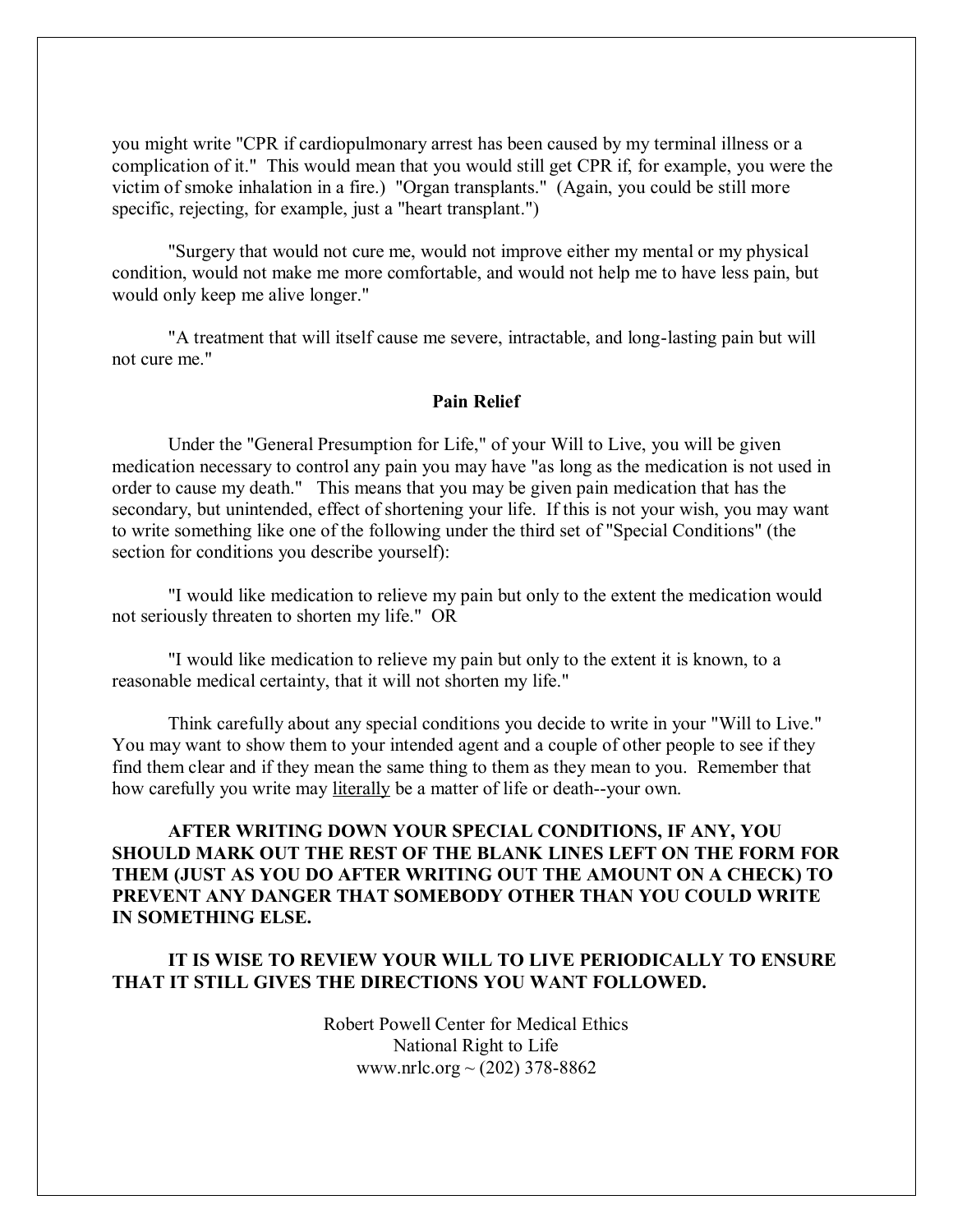# **How to use the Nebraska Will to Live Form SUGGESTIONS AND REQUIREMENTS**

- 1. This document allows you to appoint an "attorney in fact" for health care someone who does NOT have to be a lawyer, who will make health care decisions for you whenever you are unable to make them for yourself. It also allows you to give instructions about medical treatment decisions that the attorney in fact for health care must follow. Any competent person who is at least 19 years old or who is or has been married may appoint an attorney in fact for health care through this document.
- 2. **There are two paragraphs at the end of this document (just above the signature line and following the box relating to pregnancy), each followed by several blank lines. The paragraphs and blank lines are required to be on the form under Nebraska law. The issues they raise, however, are covered by the "Will to Live" language placed immediately above them. IF you wish to avoid confusion and possible inconsistency with the Will to Live language, you may wish NOT to write anything under these two paragraphs and instead to cross off the blank lines under them. To make clear the applicability of the "Will to Live" language, "See above instructions and limitations" has been inserted on the lines beneath each of the two paragraphs.**
- 3. You attorney in fact for health care CANNOT be:
	- your attending physician;

– an employee of your attending physician who is not related to you by blood, marriage, or adoption;

– an owner, operator, or employee of a health care provider, in or of which you are a patient or resident, if the person is not related to you by blood, marriage or adoption; or

– a person who, at the time of the proposed designation, is presently serving as an attorney in fact for ten or more individuals and is not related to you by blood, marriage or adoption.

- 4. It is helpful to appoint a successor attorney in fact for health care, to take over if your first choice is unable to serve. There is space on the form for you to appoint such a successor attorney in fact for health care.
- 5. To properly appoint an attorney in fact for health care through this document, you must: (1) sign and date this document and (2) either have it witnessed by two adults who are each personally known to you and who are present when you sign and date the document or acknowledge your signature and date to them (tell them that you wrote the signature and date) or have it notarized.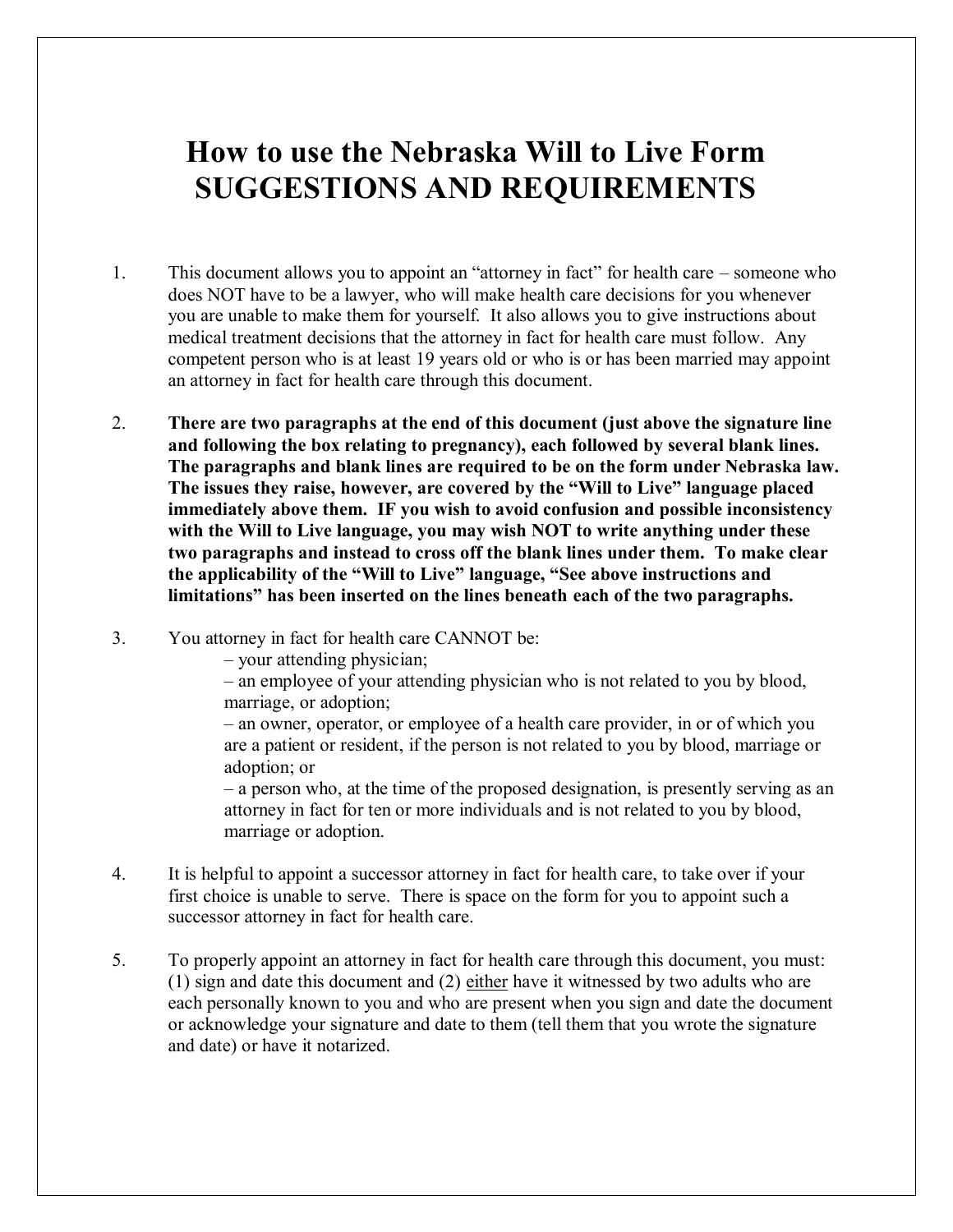#### 6. A witness CANNOT be:

– your spouse, parent, child, grandchild, or sibling;

– someone who would be entitled to inherit anything from you under state law if you died without a will (normally this means a relative);

– someone known to be entitled to inherit anything under your will at the time of witnessing;

– your attending physician;

– your attorney in fact; or

– an employee of your life or health insurance company. Not more than one witness may be an administrator or employee of your health care provider.

- 7. The authority of your attorney in fact for health care takes effect only when your attending physician determines that you no longer have the capacity to make your own health care decisions. The doctor must notify the person this document appoints as attorney in fact. Unless you direct otherwise, your attorney in fact must then notify your closest next of kin. Your spouse is considered your closest next of kin, followed in order by an adult child, either of your parents, an adult brother or sister, then the closest next of kin. A court may decide any dispute about whether you are in fact incapable of making your own health care decisions.
- 8. This document will remain in effect until you revoke (cancel) it. You may revoke this document at any time and in any manner by which you are able to communicate your intent to revoke. The revocation becomes effective when communicated to your attending physician, health care provider, or attorney in fact. If you sign a new power of attorney for health care, that will revoke this one. If you name your spouse as your attorney in fact and are later divorced or legally separated, that will revoke your spouse's appointment as your attorney in fact for health care, unless the court decree of divorce or separation states otherwise.
- 9. You should tell your doctor about this document. You should also ask your doctor to keep a copy of this document as a part of your medical health record.
- 10. This type of document has been authorized by Nebraska Code § 30-3401 through § 30- 3432.
- 11. You should periodically review your document to be sure it complies with your wishes. Before making changes, be aware that it is possible that the statutes controlling this document have changed since this form was prepared. Contact the Will to Live Project by visiting [www.nrlc.org](http://www.nrlc.org/) (Click on "Will to Live") or an attorney to determine if this form can still be used.
- 12. If you have any questions about this document, or want assistance in filling it out, please consult an attorney.

For additional copies of the Will to Live, please visit [www.nrlc.org](http://www.nrlc.org/)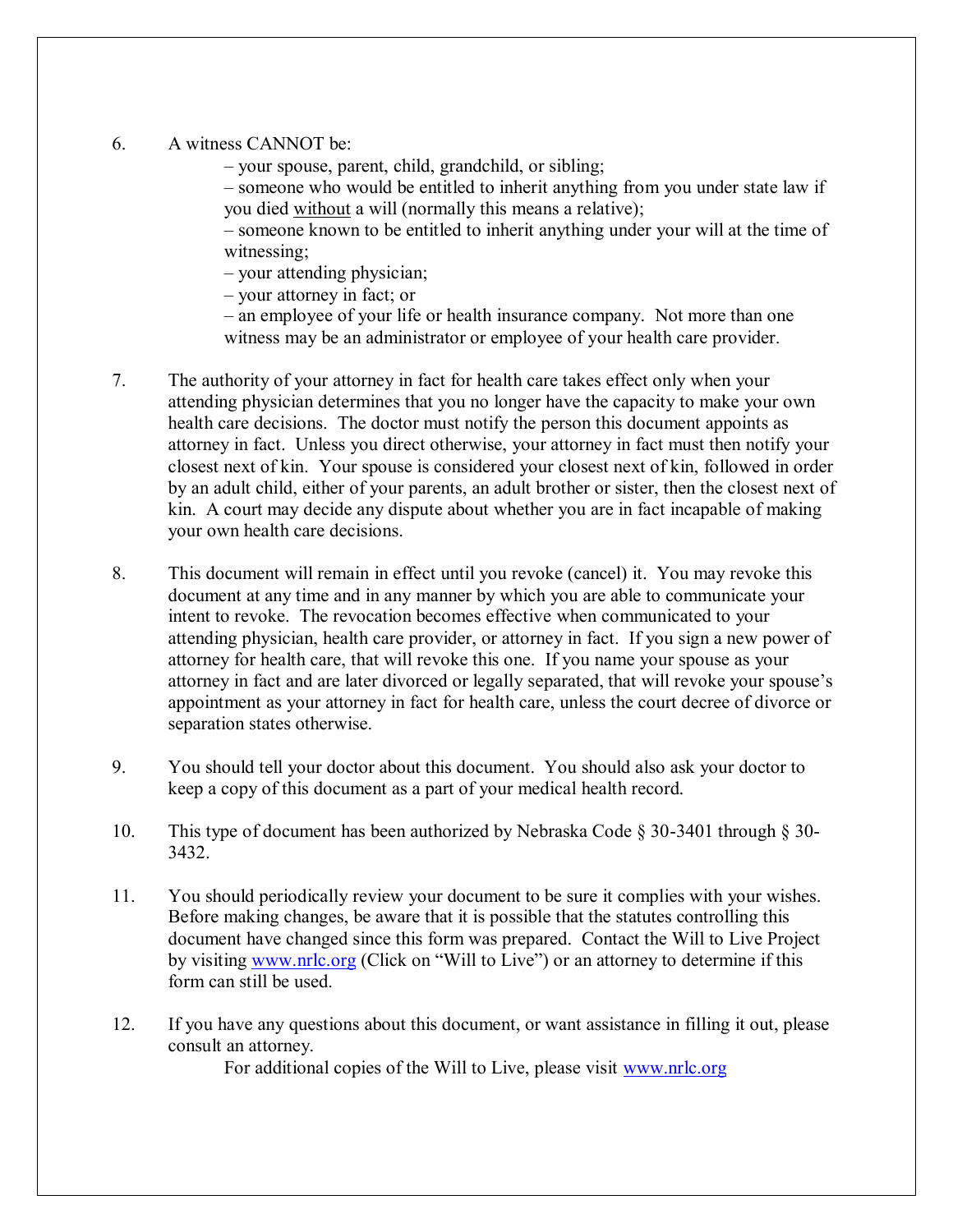# **Nebraska Power of Attorney for Health Care With Will to Live Language**

# POWER OF ATTORNEY FOR HEALTH CARE

|                               | (name) appoint | whose .                                             |
|-------------------------------|----------------|-----------------------------------------------------|
| address is                    |                |                                                     |
| and whose telephone number is |                | , as my attorney in fact for                        |
| health care. I appoint        |                | , whose address is                                  |
|                               |                | and whose telephone                                 |
| number is                     |                | , as my successor attorney in fact for health care. |

I authorize my attorney in fact appointed by this document to make health care decision for me when I am determined to be incapable of making my own health care decisions. I have read the warning which accompanies this document and understand the consequences of executing a power of attorney for health care.

I direct that my attorney in fact comply with the following instructions or limitations:

# **GENERAL PRESUMPTION FOR LIFE**

I direct my health care provider(s) and health care agent to make health care decisions consistent with my general desire for the use of medical treatment that would preserve my life, as well as for the use of medical treatment that can cure, improve, reduce or prevent deterioration in, any physical or mental condition.

Food and water are not medical treatment, but basic necessities. I direct my health care provider(s) and health care attorney in fact to provide me with food and fluids, orally, intravenously, by tube, or by other means to the full extent necessary both to preserve my life and to assure me the optimal health possible.

I direct that medication to alleviate my pain be provided, as long as the medication is not used in order to cause my death.

I direct that the following be provided:

- the administration of medication;
- cardiopulmonary resuscitation (CPR); and
- the performance of all other medical procedures, techniques, and technologies, including surgery,

–all to the full extent necessary to correct, reverse, or alleviate life-threatening or health impairing conditions or complications arising from those conditions.

I also direct that I be provided basic nursing care and procedures to provide comfort care.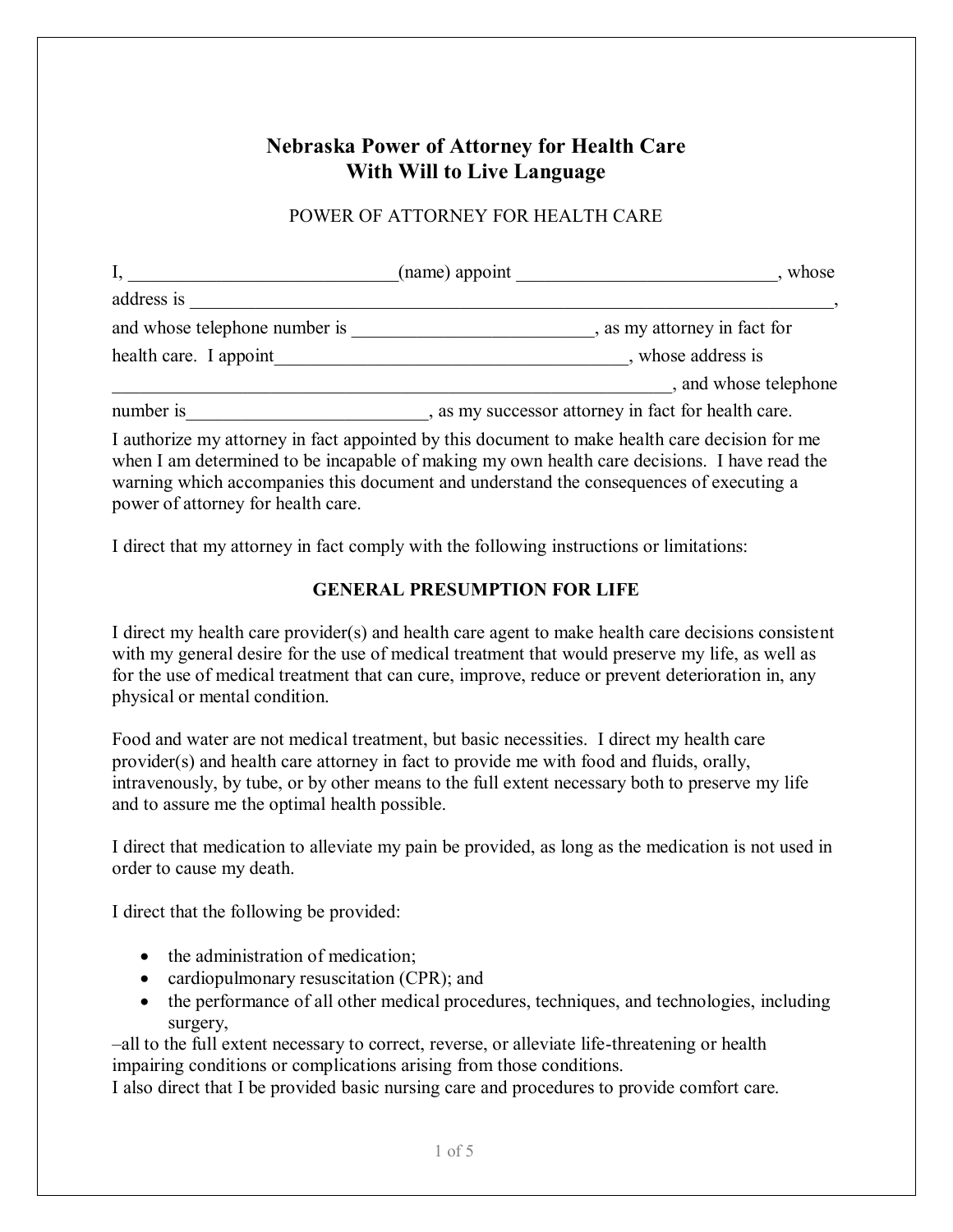I reject, however, any treatments that use an unborn or newborn child, or any tissue or organ of an unborn or newborn child, who has been subject to an induced abortion. This rejection does not apply to the use of tissues or organs obtained in the course of the removal of an ectopic pregnancy.

I also reject any treatments that use an organ or tissue of another person obtained in a manner that causes, contributes to, or hastens that person's death.

I request and direct that medical treatment and care be provided to me to preserve my life without discrimination based on my age or physical or mental disability or the "quality" of my life. I reject any action or omission that is intended to cause or hasten my death.

I direct my health care provider(s) and health care attorney in fact to follow the policy above, even if I am judged to be incompetent.

During the time I am incompetent, my attorney in fact, as named below, is authorized to make medical decisions on my behalf, consistent with the above policy, after consultation with my health care provider(s), utilizing the most current diagnoses and/or prognosis of my medical condition, in the following situations with the written special instructions.

#### **WHEN MY DEATH IS IMMINENT**

A. If I have an incurable terminal illness or injury, and I will die imminently – meaning that a reasonably prudent physician, knowledgeable about the case and the treatment possibilities with respect to the medical conditions involved, would judge that I will live only a week or less even if lifesaving treatment or care is provided to me – the following may be withheld or withdrawn: **(Be as specific as possible; SEE SUGGESTIONS.):** 

 $\mathcal{L}_\mathcal{L} = \{ \mathcal{L}_\mathcal{L} = \{ \mathcal{L}_\mathcal{L} = \{ \mathcal{L}_\mathcal{L} = \{ \mathcal{L}_\mathcal{L} = \{ \mathcal{L}_\mathcal{L} = \{ \mathcal{L}_\mathcal{L} = \{ \mathcal{L}_\mathcal{L} = \{ \mathcal{L}_\mathcal{L} = \{ \mathcal{L}_\mathcal{L} = \{ \mathcal{L}_\mathcal{L} = \{ \mathcal{L}_\mathcal{L} = \{ \mathcal{L}_\mathcal{L} = \{ \mathcal{L}_\mathcal{L} = \{ \mathcal{L}_\mathcal{$  $\mathcal{L}_\mathcal{L} = \{ \mathcal{L}_\mathcal{L} = \{ \mathcal{L}_\mathcal{L} = \{ \mathcal{L}_\mathcal{L} = \{ \mathcal{L}_\mathcal{L} = \{ \mathcal{L}_\mathcal{L} = \{ \mathcal{L}_\mathcal{L} = \{ \mathcal{L}_\mathcal{L} = \{ \mathcal{L}_\mathcal{L} = \{ \mathcal{L}_\mathcal{L} = \{ \mathcal{L}_\mathcal{L} = \{ \mathcal{L}_\mathcal{L} = \{ \mathcal{L}_\mathcal{L} = \{ \mathcal{L}_\mathcal{L} = \{ \mathcal{L}_\mathcal{$  $\mathcal{L}_\mathcal{L} = \{ \mathcal{L}_\mathcal{L} = \{ \mathcal{L}_\mathcal{L} = \{ \mathcal{L}_\mathcal{L} = \{ \mathcal{L}_\mathcal{L} = \{ \mathcal{L}_\mathcal{L} = \{ \mathcal{L}_\mathcal{L} = \{ \mathcal{L}_\mathcal{L} = \{ \mathcal{L}_\mathcal{L} = \{ \mathcal{L}_\mathcal{L} = \{ \mathcal{L}_\mathcal{L} = \{ \mathcal{L}_\mathcal{L} = \{ \mathcal{L}_\mathcal{L} = \{ \mathcal{L}_\mathcal{L} = \{ \mathcal{L}_\mathcal{$  $\mathcal{L}_\mathcal{L} = \{ \mathcal{L}_\mathcal{L} = \{ \mathcal{L}_\mathcal{L} = \{ \mathcal{L}_\mathcal{L} = \{ \mathcal{L}_\mathcal{L} = \{ \mathcal{L}_\mathcal{L} = \{ \mathcal{L}_\mathcal{L} = \{ \mathcal{L}_\mathcal{L} = \{ \mathcal{L}_\mathcal{L} = \{ \mathcal{L}_\mathcal{L} = \{ \mathcal{L}_\mathcal{L} = \{ \mathcal{L}_\mathcal{L} = \{ \mathcal{L}_\mathcal{L} = \{ \mathcal{L}_\mathcal{L} = \{ \mathcal{L}_\mathcal{$  $\mathcal{L}_\mathcal{L} = \{ \mathcal{L}_\mathcal{L} = \{ \mathcal{L}_\mathcal{L} = \{ \mathcal{L}_\mathcal{L} = \{ \mathcal{L}_\mathcal{L} = \{ \mathcal{L}_\mathcal{L} = \{ \mathcal{L}_\mathcal{L} = \{ \mathcal{L}_\mathcal{L} = \{ \mathcal{L}_\mathcal{L} = \{ \mathcal{L}_\mathcal{L} = \{ \mathcal{L}_\mathcal{L} = \{ \mathcal{L}_\mathcal{L} = \{ \mathcal{L}_\mathcal{L} = \{ \mathcal{L}_\mathcal{L} = \{ \mathcal{L}_\mathcal{$  $\mathcal{L}_\mathcal{L} = \{ \mathcal{L}_\mathcal{L} = \{ \mathcal{L}_\mathcal{L} = \{ \mathcal{L}_\mathcal{L} = \{ \mathcal{L}_\mathcal{L} = \{ \mathcal{L}_\mathcal{L} = \{ \mathcal{L}_\mathcal{L} = \{ \mathcal{L}_\mathcal{L} = \{ \mathcal{L}_\mathcal{L} = \{ \mathcal{L}_\mathcal{L} = \{ \mathcal{L}_\mathcal{L} = \{ \mathcal{L}_\mathcal{L} = \{ \mathcal{L}_\mathcal{L} = \{ \mathcal{L}_\mathcal{L} = \{ \mathcal{L}_\mathcal{$ 

(Cross off any remaining blank lines.)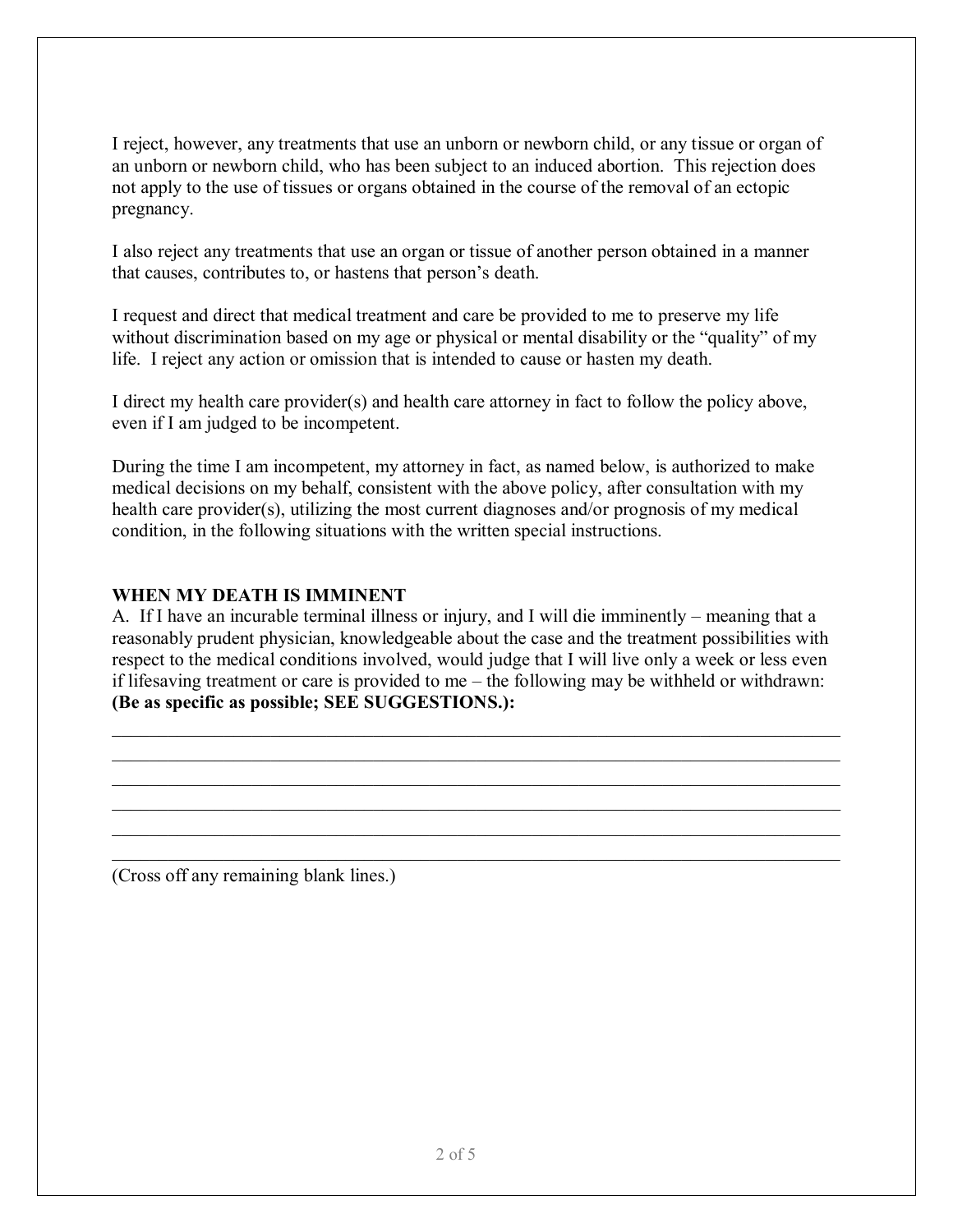#### **WHEN I AM TERMINALLY ILL**

B. Final Stage of Terminal Condition. If I have an incurable terminal illness or injury and even though death is not imminent I am in the final stage of that terminal condition – meaning that a reasonably prudent physician, knowledgeable about the case and the treatment possibilities with respect to the medical conditions involved, would judge that I will live only three months or less, even if lifesaving treatment or care is provided to me – the following may be withheld or withdrawn:

 $\mathcal{L}_\mathcal{L} = \{ \mathcal{L}_\mathcal{L} = \{ \mathcal{L}_\mathcal{L} = \{ \mathcal{L}_\mathcal{L} = \{ \mathcal{L}_\mathcal{L} = \{ \mathcal{L}_\mathcal{L} = \{ \mathcal{L}_\mathcal{L} = \{ \mathcal{L}_\mathcal{L} = \{ \mathcal{L}_\mathcal{L} = \{ \mathcal{L}_\mathcal{L} = \{ \mathcal{L}_\mathcal{L} = \{ \mathcal{L}_\mathcal{L} = \{ \mathcal{L}_\mathcal{L} = \{ \mathcal{L}_\mathcal{L} = \{ \mathcal{L}_\mathcal{$  $\mathcal{L}_\mathcal{L} = \{ \mathcal{L}_\mathcal{L} = \{ \mathcal{L}_\mathcal{L} = \{ \mathcal{L}_\mathcal{L} = \{ \mathcal{L}_\mathcal{L} = \{ \mathcal{L}_\mathcal{L} = \{ \mathcal{L}_\mathcal{L} = \{ \mathcal{L}_\mathcal{L} = \{ \mathcal{L}_\mathcal{L} = \{ \mathcal{L}_\mathcal{L} = \{ \mathcal{L}_\mathcal{L} = \{ \mathcal{L}_\mathcal{L} = \{ \mathcal{L}_\mathcal{L} = \{ \mathcal{L}_\mathcal{L} = \{ \mathcal{L}_\mathcal{$  $\mathcal{L}_\mathcal{L} = \{ \mathcal{L}_\mathcal{L} = \{ \mathcal{L}_\mathcal{L} = \{ \mathcal{L}_\mathcal{L} = \{ \mathcal{L}_\mathcal{L} = \{ \mathcal{L}_\mathcal{L} = \{ \mathcal{L}_\mathcal{L} = \{ \mathcal{L}_\mathcal{L} = \{ \mathcal{L}_\mathcal{L} = \{ \mathcal{L}_\mathcal{L} = \{ \mathcal{L}_\mathcal{L} = \{ \mathcal{L}_\mathcal{L} = \{ \mathcal{L}_\mathcal{L} = \{ \mathcal{L}_\mathcal{L} = \{ \mathcal{L}_\mathcal{$  $\mathcal{L}_\mathcal{L} = \{ \mathcal{L}_\mathcal{L} = \{ \mathcal{L}_\mathcal{L} = \{ \mathcal{L}_\mathcal{L} = \{ \mathcal{L}_\mathcal{L} = \{ \mathcal{L}_\mathcal{L} = \{ \mathcal{L}_\mathcal{L} = \{ \mathcal{L}_\mathcal{L} = \{ \mathcal{L}_\mathcal{L} = \{ \mathcal{L}_\mathcal{L} = \{ \mathcal{L}_\mathcal{L} = \{ \mathcal{L}_\mathcal{L} = \{ \mathcal{L}_\mathcal{L} = \{ \mathcal{L}_\mathcal{L} = \{ \mathcal{L}_\mathcal{$  $\mathcal{L}_\mathcal{L} = \{ \mathcal{L}_\mathcal{L} = \{ \mathcal{L}_\mathcal{L} = \{ \mathcal{L}_\mathcal{L} = \{ \mathcal{L}_\mathcal{L} = \{ \mathcal{L}_\mathcal{L} = \{ \mathcal{L}_\mathcal{L} = \{ \mathcal{L}_\mathcal{L} = \{ \mathcal{L}_\mathcal{L} = \{ \mathcal{L}_\mathcal{L} = \{ \mathcal{L}_\mathcal{L} = \{ \mathcal{L}_\mathcal{L} = \{ \mathcal{L}_\mathcal{L} = \{ \mathcal{L}_\mathcal{L} = \{ \mathcal{L}_\mathcal{$  $\mathcal{L}_\mathcal{L} = \mathcal{L}_\mathcal{L} = \mathcal{L}_\mathcal{L} = \mathcal{L}_\mathcal{L} = \mathcal{L}_\mathcal{L} = \mathcal{L}_\mathcal{L} = \mathcal{L}_\mathcal{L} = \mathcal{L}_\mathcal{L} = \mathcal{L}_\mathcal{L} = \mathcal{L}_\mathcal{L} = \mathcal{L}_\mathcal{L} = \mathcal{L}_\mathcal{L} = \mathcal{L}_\mathcal{L} = \mathcal{L}_\mathcal{L} = \mathcal{L}_\mathcal{L} = \mathcal{L}_\mathcal{L} = \mathcal{L}_\mathcal{L}$ 

 $\mathcal{L}_\mathcal{L} = \{ \mathcal{L}_\mathcal{L} = \{ \mathcal{L}_\mathcal{L} = \{ \mathcal{L}_\mathcal{L} = \{ \mathcal{L}_\mathcal{L} = \{ \mathcal{L}_\mathcal{L} = \{ \mathcal{L}_\mathcal{L} = \{ \mathcal{L}_\mathcal{L} = \{ \mathcal{L}_\mathcal{L} = \{ \mathcal{L}_\mathcal{L} = \{ \mathcal{L}_\mathcal{L} = \{ \mathcal{L}_\mathcal{L} = \{ \mathcal{L}_\mathcal{L} = \{ \mathcal{L}_\mathcal{L} = \{ \mathcal{L}_\mathcal{$  $\mathcal{L}_\mathcal{L} = \{ \mathcal{L}_\mathcal{L} = \{ \mathcal{L}_\mathcal{L} = \{ \mathcal{L}_\mathcal{L} = \{ \mathcal{L}_\mathcal{L} = \{ \mathcal{L}_\mathcal{L} = \{ \mathcal{L}_\mathcal{L} = \{ \mathcal{L}_\mathcal{L} = \{ \mathcal{L}_\mathcal{L} = \{ \mathcal{L}_\mathcal{L} = \{ \mathcal{L}_\mathcal{L} = \{ \mathcal{L}_\mathcal{L} = \{ \mathcal{L}_\mathcal{L} = \{ \mathcal{L}_\mathcal{L} = \{ \mathcal{L}_\mathcal{$  $\mathcal{L}_\mathcal{L} = \{ \mathcal{L}_\mathcal{L} = \{ \mathcal{L}_\mathcal{L} = \{ \mathcal{L}_\mathcal{L} = \{ \mathcal{L}_\mathcal{L} = \{ \mathcal{L}_\mathcal{L} = \{ \mathcal{L}_\mathcal{L} = \{ \mathcal{L}_\mathcal{L} = \{ \mathcal{L}_\mathcal{L} = \{ \mathcal{L}_\mathcal{L} = \{ \mathcal{L}_\mathcal{L} = \{ \mathcal{L}_\mathcal{L} = \{ \mathcal{L}_\mathcal{L} = \{ \mathcal{L}_\mathcal{L} = \{ \mathcal{L}_\mathcal{$  $\mathcal{L}_\mathcal{L} = \{ \mathcal{L}_\mathcal{L} = \{ \mathcal{L}_\mathcal{L} = \{ \mathcal{L}_\mathcal{L} = \{ \mathcal{L}_\mathcal{L} = \{ \mathcal{L}_\mathcal{L} = \{ \mathcal{L}_\mathcal{L} = \{ \mathcal{L}_\mathcal{L} = \{ \mathcal{L}_\mathcal{L} = \{ \mathcal{L}_\mathcal{L} = \{ \mathcal{L}_\mathcal{L} = \{ \mathcal{L}_\mathcal{L} = \{ \mathcal{L}_\mathcal{L} = \{ \mathcal{L}_\mathcal{L} = \{ \mathcal{L}_\mathcal{$  $\mathcal{L}_\mathcal{L} = \{ \mathcal{L}_\mathcal{L} = \{ \mathcal{L}_\mathcal{L} = \{ \mathcal{L}_\mathcal{L} = \{ \mathcal{L}_\mathcal{L} = \{ \mathcal{L}_\mathcal{L} = \{ \mathcal{L}_\mathcal{L} = \{ \mathcal{L}_\mathcal{L} = \{ \mathcal{L}_\mathcal{L} = \{ \mathcal{L}_\mathcal{L} = \{ \mathcal{L}_\mathcal{L} = \{ \mathcal{L}_\mathcal{L} = \{ \mathcal{L}_\mathcal{L} = \{ \mathcal{L}_\mathcal{L} = \{ \mathcal{L}_\mathcal{$  $\mathcal{L}_\mathcal{L} = \{ \mathcal{L}_\mathcal{L} = \{ \mathcal{L}_\mathcal{L} = \{ \mathcal{L}_\mathcal{L} = \{ \mathcal{L}_\mathcal{L} = \{ \mathcal{L}_\mathcal{L} = \{ \mathcal{L}_\mathcal{L} = \{ \mathcal{L}_\mathcal{L} = \{ \mathcal{L}_\mathcal{L} = \{ \mathcal{L}_\mathcal{L} = \{ \mathcal{L}_\mathcal{L} = \{ \mathcal{L}_\mathcal{L} = \{ \mathcal{L}_\mathcal{L} = \{ \mathcal{L}_\mathcal{L} = \{ \mathcal{L}_\mathcal{$ 

#### **(Be as specific as possible; SEE SUGGESTIONS.):**

(Cross off any remaining blank lines.)

# **C. OTHER SPECIAL CONDITIONS**: **(Be as specific as possible; SEE SUGGESTIONS.):**

(Cross off any remaining blank lines.)

#### **IF I AM PREGNANT**

D. Special Instructions for Pregnancy. If I am pregnant, I direct my health care provider(s) and health care attorney in fact(s) to use all lifesaving procedures for myself with none of the above special conditions applying if there is a chance that prolonging my life might allow my child to be born alive. I also direct that lifesaving procedures be used even if I am legally determined to be brain dead if there is a chance that doing so might allow my child to be born alive. Except as I specify by writing my signature in the box below, no one is authorized to consent to any procedure for me that would result in the death of my unborn child.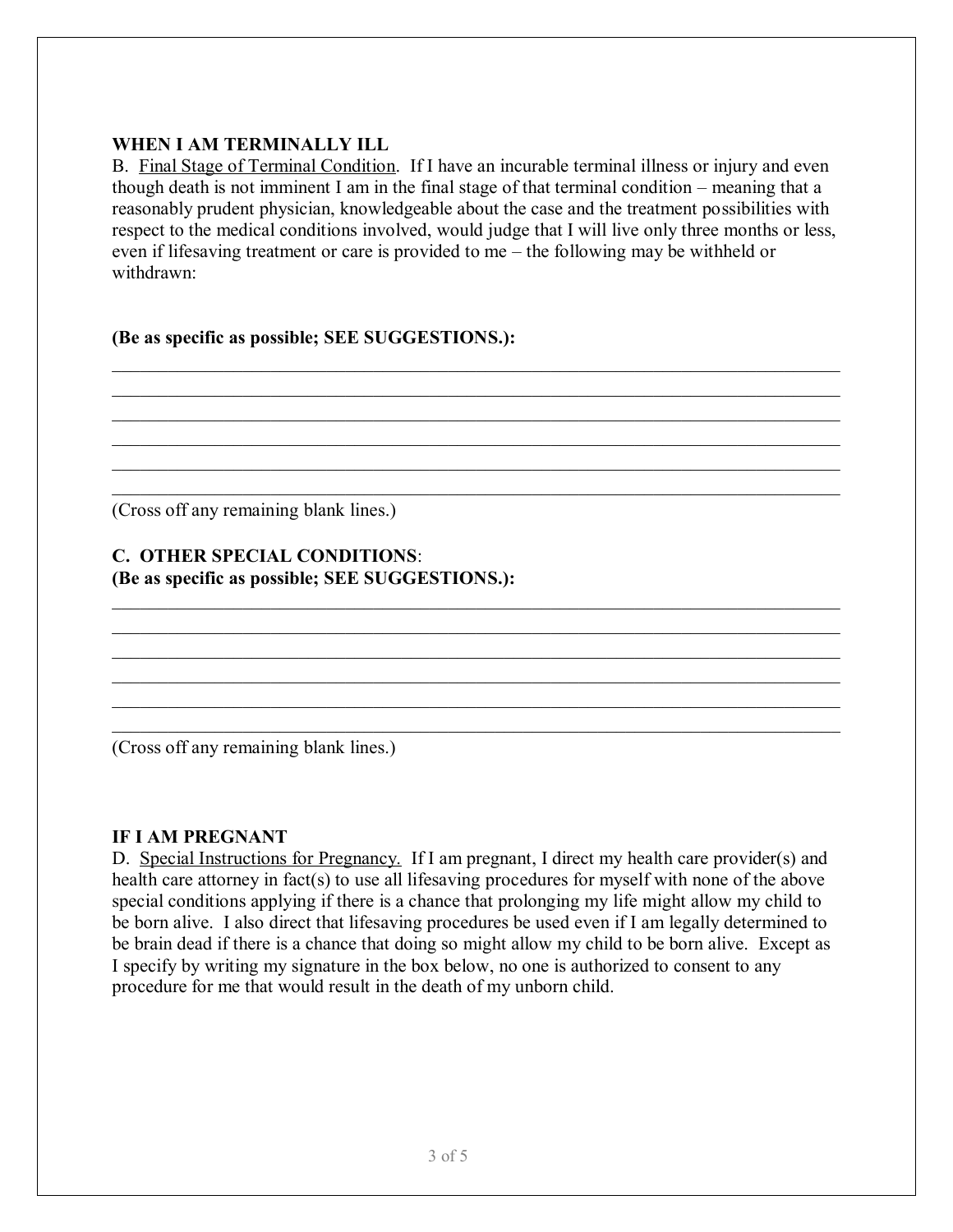If I am pregnant, and I am not in the final stage of a terminal condition as defined above, medical procedures required to prevent my death are authorized even if they may result in the death of my unborn child provided every possible effort is made to preserve both my life and the life of my unborn child.

 $\mathcal{L}_\mathcal{L} = \{ \mathcal{L}_\mathcal{L} \mid \mathcal{L}_\mathcal{L} \in \mathcal{L}_\mathcal{L} \}$ 

Signature of Declarant

I direct that my attorney in fact comply with the following instructions on life-sustaining treatment (optional):

See above instructions and limitations.

I direct that my attorney in fact comply with the following instructions on artificially administered nutrition and hydration (optional): See above instructions and limitations.

I HAVE READ THIS POWER OF ATTORNEY FOR HEALTH CARE. I UNDERSTAND THAT IT ALLOWS ANOTHER PERSON TO MAKE LIFE AND DEATH DECISIONS FOR ME IF I AM INCAPABLE OF MAKING SUCH DECISIONS. I ALSO UNDERSTAND THAT I CAN REVOKE THIS POWER OF ATTORNEY FOR HEALTH CARE AT ANY TIME BY NOTIFYING MY ATTORNEY IN FACT, MY PHYSICIAN, OR THE FACILITY IN WHICH I AM A PATIENT OR RESIDENT. I ALSO UNDERSTAND THAT I CAN REQUIRE IN THIS POWER OF ATTORNEY FOR HEALTH CARE THAT THE FACT OF MY INCAPACITY IN THE FUTURE BE CONFIRMED BY A SECOND PHYSICIAN.

(Signature of person making designation) (Date)

#### DECLARATION OF WITNESSES

 $\_$  , and the contribution of the contribution of  $\mathcal{L}_\mathcal{A}$  , and the contribution of  $\mathcal{L}_\mathcal{A}$ 

We declare that the principal is personally known to us, that the principal signed or acknowledged his or her signature on this power of attorney for health care in our presence, that the principal appears to be of sound mind and not under duress or undue influence, and that neither of us nor the principal's attending physician is the person appointed as attorney in fact by this document.

 $\mathcal{L}_\text{max}$  , and the contribution of the contribution of the contribution of the contribution of the contribution of the contribution of the contribution of the contribution of the contribution of the contribution of t

 $\mathcal{L}_\text{max}$  , and the contribution of the contribution of the contribution of the contribution of the contribution of the contribution of the contribution of the contribution of the contribution of the contribution of t

Witnessed by:

(Signature of witness/date)

(Printed name of witness)

(Signature of witness/date)

(Printed name of witness)